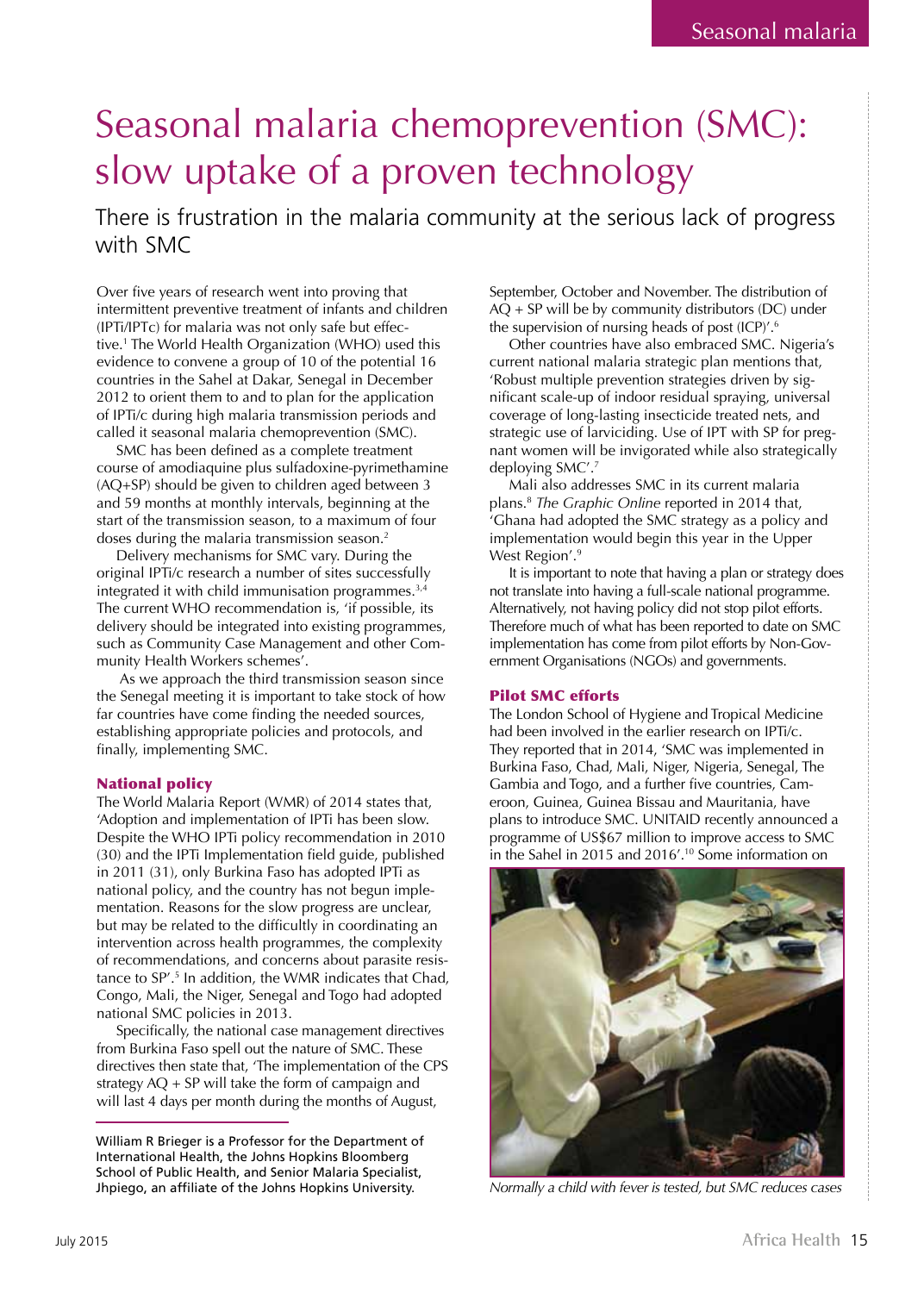action in specific countries has also been reported.

Médecins Sans Frontières (MSF) implemented in Niger for the first time in 2013. It is now part of efforts under the national programme to control the disease. 'July to October 2013, MSF conducted a mass campaign, targeting more than 206 000 children from 3 to 59 months of age in more than 1045 villages in the Magaria, Madaoua, Bouza, Madarounfa, and Guidam-Roumji Health Districts of Zinder, Tahoua and Maradl Regions.'

In Niger a variety of distribution methods were carried out. More than 2000 community workers were deployed at 179 sites based within health facilities or public places, 75 advanced sites in the homes of village chiefs, or in hamlets, and by 99 teams going door-to-door.<sup>11</sup> The three distribution strategies resulted in a coverage rate of more than 85%.



*The malaria transmission period happens in Burkina Faso's rainy season*

*The Public Library of Science Medical Journals' Community Blog* reported in April 2013 on MSF efforts for SMC in Mali and Chad.12 It was said that MSF clinics experienced higher caseload in the rainy season from July to November when children under 5 years of age each contracted malaria two to three times. The pilot required extensive negotiations with government since SMC had not yet been adopted as policy.

In Mali, both door-to-door and fixed site distribution of SMC was used, while Chad used only fixed sites. As a result of the intervention, 'In-hospital mortality attributed to malaria fell from 14.5 to 4 deaths per week'. The programme in Mali covered the whole district of Koutiala, providing chemoprevention to an average of 159 317 children per month for three months. In contrast action in Chad covered an average of 10 231 children per month over four months. Koutiala's population is roughly estimated at  $575\,000$ ,<sup>13</sup> so that the reported monthly coverage appears to be quite good.

By October 2014 MSF continued its third annual SMC distribution and spread to two districts. At this point some 80 000 children in remote parts of Moissala and Bouna received monthly doses during the rainy season. This project was said to result in '60% of malaria cases in children under five years old'. Based on evidence from these projects, SMC has now been integrated to the national plan against malaria in Chad, 'although it has yet to be implemented by any organisation other than MSF'.14

Other SMC pilot efforts are being planned. Malaria Consortium reports that it is, 'implementing and assessing the feasibility of a community-based seasonal malaria chemoprevention project in Katsina State, northern Nigeria, with funding from the Bill & Melinda Gates Foundation'. The pilot was to roll-out in the malaria transmission season of 2013, with the preparation of over 2800 healthcare staff, trainers and supervisors who were to roll-out the intervention.<sup>15</sup>

Ultimately around 485 000 children received preventive drugs for malaria in Katsina State, according to Malaria Consortium. They report that, 'The roll-out has shown that SMC can be successfully deployed in a costeffective and feasible way in areas where the malaria transmission season is less than four months'.16

Malaria Consortium eventually expanded and in the upcoming season plans to reach 792 132 children under five years old in Zamfara and Sokoto states in 2015.<sup>17</sup> This expanded effort is part of a new multi-country programme called 'Achieving Catalytic Expansion of Seasonal Malaria Chemoprevention in the Sahel (AC-CESS-SMC)', a UNITAID-funded project led by Malaria Consortium, in partnership with Catholic Relief Services (CRS). The ACCESS-SMC programme is aimed at seven West African countries: Burkina Faso, Chad, Guinea Conakry, Mali, Niger, Nigeria and The Gambia.

*The Point Newspaper*, Banjul, The Gambia reported on 22 January 2015 that 'a new component of the National Malaria Control Strategy commonly called SMC has been launched in The Gambia, mainly for children aged 3-59 months old'. Several partners are involved including 'CRS in collaboration with the Ministry of Health, UNICEF, WHO, and Medical Research Council'.18 The Gambia has reduced malaria incidence by 85%, so SMC would augment these gains.

The West African Regional Network (WARN) of the Rollback Malaria Partnership (RBM) reported at a regional meeting in 2014 that six countries had implemented SMC, with a coverage rate in 2013 ranging from 10% to nearly 100% of the children under five years of age in the chosen pilot areas.<sup>19</sup> The biggest challenge was resource mobilisation for drugs and operational costs. Although a variety of community-based communication channels were used, countries agreed that the public needed to be better informed about SMC. The countries also reported challenges related to collecting and maintaining accurate data on SMC that was integrated with other aspects of malaria and healthcare programming.

#### Lessons learned for scaling-up and sustaining SMC

It is encouraging that all the evidence created through the Research Consortium on intermittent preventive treatment of malaria for infants and children eventually resulted in a practical intervention that is beginning to save children's lives in the countries of the Sahel in Africa. While the concept has now been proven in theory and practice, the level of implementation still needs to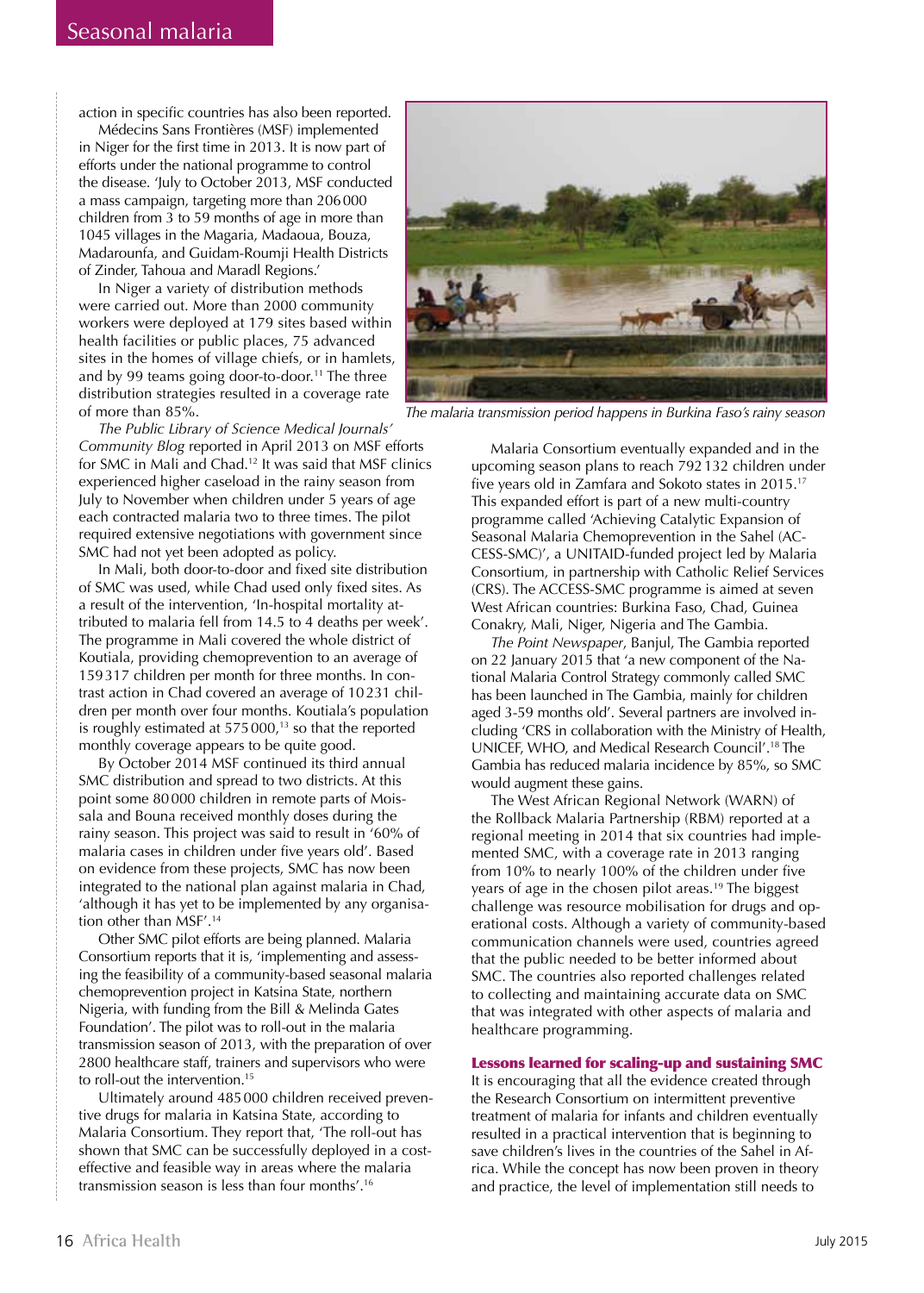

*Village health workers in Burkina Faso are able to distribute SMC where needed*

be scaled-up.

Countries have experimented with various SMC delivery modes. Though WHO has recommended integration into community case management efforts, there is little so far to report on the value of this approach. It appears that community volunteers are important, but the present efforts appear more focused on a campaignlike mode during the high transmission months.

SMC does require additional resources, which may explain why to date it has not spread far beyond pilot efforts. Assistance from international organisations like UNICEF and UNITAID, and private sources like the Gates Foundation are helping these pilot efforts. In order to scale-up though, countries need to incorporate SMC into their national malaria strategies and action plans in order to receive greater financial support through the Global Fund's new funding mechanism.

Policy change does take time, but children's lives are at risk. Therefore it is not surprising that the NGO sector has taken the initiative and is pushing for change by demonstrating the worth of SMC through various pilot programmes. Ultimately, NGOs and governments need to collaborate to bring about enabling policies and funding to scale-up the pilot efforts.

One should also ask whether SMC will be implemented in the Southern African belt of low transmission that corresponds with the Southern Africa Development Communities' eight front line malaria elimination countries.20 Finally, as sustained intervention in current high transmission areas brings down caseloads, SMC may in future find its way toward the middle of the continent.

In conclusion, it appears that SMC is being planned or implemented in most of the 16 appropriate countries. Hopefully by this time next year better data will be available to report more results on the actual portions of at risk children who are being reached with SMC on a regular basis during the rainy season in the Sahel.

#### **References**

- Schellenberg D, Cisse B, Menendez C. The IPTi Consortium: research for policy and action. Trends in Parasitology 2006; 22(7): 296–300. (note that the IPTi Consortium website no longer exists, but it held a repository of article links that were produced by the multi-country research teams).
- 2. WHO Global Malaria Programme. WHO Policy Recommendation: Seasonal Malaria Chemoprevention (SMC) for Plasmodium falciparum malaria control in highly seasonal transmission areas of the Sahel sub-region in Africa. World Health Organization. March 2012.
- Gysels M et al. Community response to intermittent preventive treatment of malaria in infants (IPTi) delivered through the expanded programme of immunization in five African settings. *Malaria Journal* 2009; 8: 191. http://www.malariajournal.com/content/8/1/191
- Pool R et al. The acceptability of intermittent preventive treatment of malaria in infants (IPTi) delivered through the expanded programme of immunization in southern Tanzania. *Malaria Journal*  2008; 7: 213. http://www.malariajournal.com/content/7/1/213
- 5. World Health Organization. World Malaria Report 2014. WHO Press, 20 Avenue Appia, 1211 Geneva 27, Switzerland.
- 6. Ministere de la Sante Burkina Faso. Directives Nationales Pour la Prise en Charge du Paludisme dans les Formations Sanitaires du Burkina Faso. Revision de Septembre 2012.
- 7. National Malaria Elimination Programme. National Malaria Strategic Plan 2014 – 2020. Federal Ministry of Health, Abuja, Nigeria.
- 8. Programme National De Lutte Contre Le Paludisme. Plan De Communication Et De Plaidoyer En Matiere De Lutte Contre Le Paludisme 2014 – 2018. Ministere De La Sante Et De L'hygiene Publique Republique Du Mali.
- 9. Ardayfio R. Preventing malaria during high-transmission period: Ghana adopts seasonal malaria chemoprevention. Graphic online. 05 May 2014. http://www.graphic.com.gh/news/health/22341 preventing-malaria-duringhigh- transmission-period-ghana-adoptsseasonal-malariachemoprevention.html
- 10 London School of Hygiene and Tropical Medicine. *Developing a new approach to malaria prevention in children: seasonal malaria chemoprevention in West Africa.* http://www.lshtm.ac.uk/research/ publicationsandimpact/casestudies/2014/malaria\_prevention.html
- 11. Medecins Sans Frontieres. Niger: Seasonal malaria chemoprevention 'It's not a miracle cure, but it is an effective preventative strategy' 25 April 2014. http://www.msf.org/article/niger-seasonal-malariachemoprevention-%E2%80%9Cit%E2%80%99s-not-miraclecureit-effective-preventative
- 12. Médecins Sans Frontières. Seasonal malaria chemoprevention: Good news in a year marked by malaria emergencies. *PLOS Medical Journals' Community Blog*. April 25, 2013. http://blogs.plos.org/ speakingofmedicine/2013/04/25/seasonal-malaria-chemoprevention-good-news-in-a-year-marked-by-malaria-emergencies/
- 13. Wikipedia. Koutiala Cercle. https://en.wikipedia.org/wiki/ Koutiala\_Cercle.
- 14. Médecins Sans Frontières. Chad: Reducing child mortality by combining malaria prevention and immunization. 10 September 2014. http://www.msf.org/article/chad-reducing-child-mortality-combining-malaria-prevention-and-immunization
- 15. Malaria Consortium. Project Brief: Seasonal malaria chemoprevention, Katsina. Malaria Consortium. Development House 56-64 Leonard Street, London EC2A 4LT, United Kingdom www.malariaconsortium.org
- 16. Malaria Consortium. Malaria Consortium's seasonal malaria chemoprevention projects in Africa. 7 August 2014. http://www. malariaconsortium.org/news-centre/malaria-consortium-s-seasonalmalaria-chemoprevention-projects-in-africa.htm
- 17. Malaria Consortium. Nigeria: Nearly 800 000 Children to Receive Malaria Protection in Northern Nigeria. AllAfrica.Com. 23 April 2015. http://allafrica.com/stories/201504290281.html
- 18. The Point Newspaper. SMC a treatment worth giving a try. Banjul, The Gambia. 22 January 2015. http://thepoint.gm/africa/gambia/ article/smc-a-treatment-worth-giving-a-try.
- 19. West Africa Regional Network. WARN report on SMC, April 2014 Overview Of SMC Activities in 2013 and SMC Planning For 2014. Roll Back Malaria Partnership, Geneva. April 2014. http://www.rollbackmalaria.org/countries/sub-regional-networks/west-africa-warn
- 20. Southern Africa Development Community. Report of the Elimination – 8: Malaria Elimination Technical Meeting. November 2–4, 2010. Maputo, Mozambique. SADC, Gaborone, Botswana: http://www. sadc.int/themes/health/communicable-diseases/